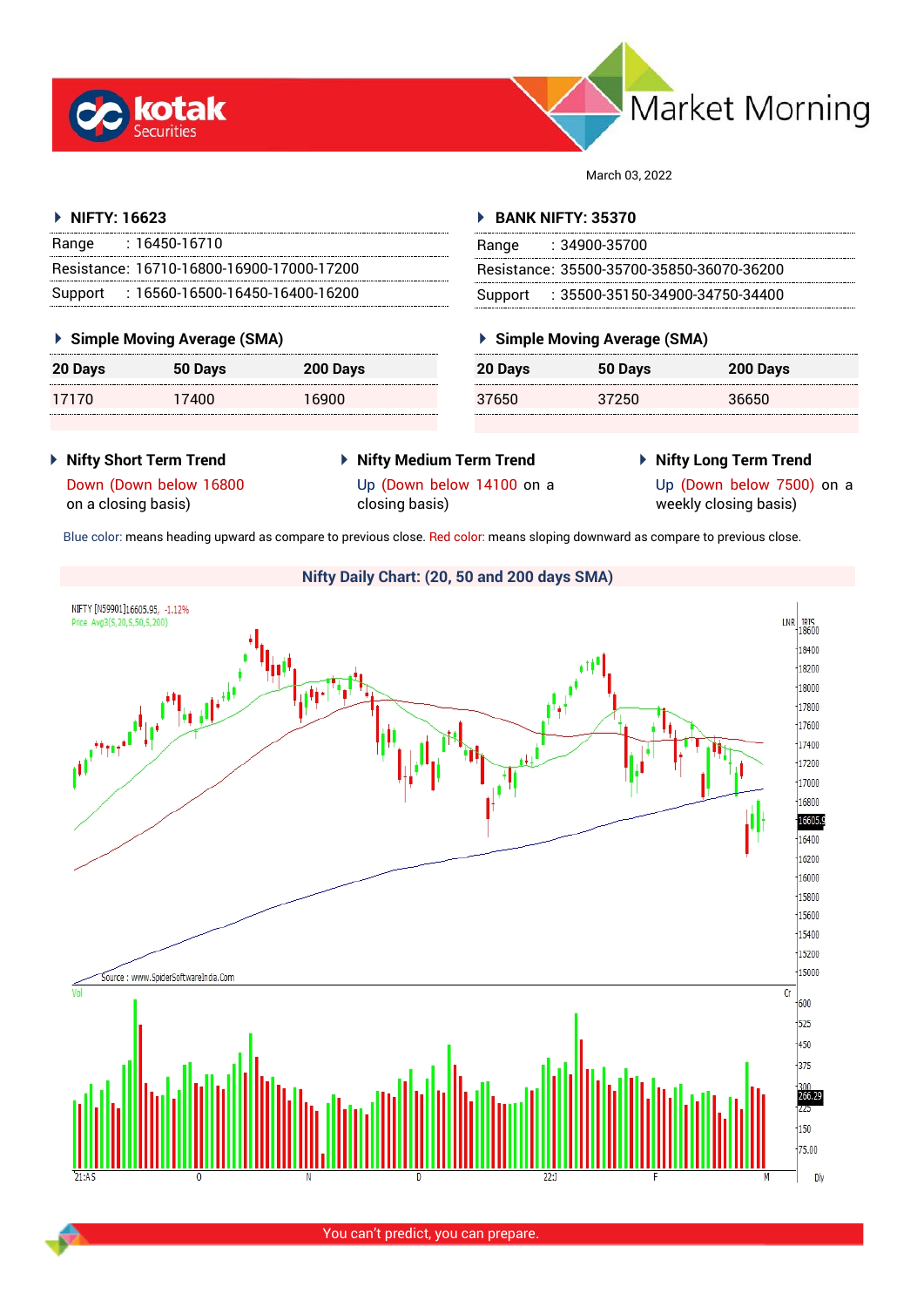### **Market Analysis**

while Sensex was down 778. Among sectors, metal stocks continued the positive momentum, resulting in a gain **Nifty/Sensex Daily View:** Benchmark indices saw profit booking at higher levels, with Nifty closing down 188, of over 3 per cent in the metal index. While Banking Financial and Auto indices were the biggest losers. On Wednesday, again Nifty / Sensex took resistance near 16800 and opened with a gap down. After a weak start, the market took a weak momentum but recovered sharply in the last hour. Technically, the index has maintained a lower top formation, but on the daily chart, it has formed a bullish harami cross candlestick formation, which favors a pullback rally. We believe that the short-term texture of the market is weak and a fresh uptrend is possible only after 16710/55800. Above this, the index may move up to 16800-16900 /56200/56500. On the other hand, as long as the index is trading below 16650/55600, the chances of reaching 16550/55300 and 16450/55000 will remain bright. If the market rejects further downside, we could see a rally in financial stocks.

## **RATING SCALE (PRIVATE CLIENT GROUP)**

| <b>BUY</b>      | - | A condition that indicates a good time to buy a stock. The exact circumstances of the signal will be determined by the indicator that an<br>analyst is using.  |
|-----------------|---|----------------------------------------------------------------------------------------------------------------------------------------------------------------|
| SELL            | - | A condition that indicates a good time to sell a stock. The exact circumstances of the signal will be determined by the indicator that an<br>analyst is using. |
| Stop Loss Order | - | An instruction to the broker to buy or sell stock when it trades beyond a specified price. They serve to either protect your profits or<br>limit your losses.  |

#### **FUNDAMENTAL RESEARCH TEAM (PRIVATE CLIENT GROUP)**

Head of Research Auto & Auto Ancillary Transportation, Paints, FMCG Banking & Finance [shrikant.chouhan@kotak.com](mailto:shrikant.chouhan@kotak.com) arun.agarwal@kotak.com agarwal.amit@kotak.com Hemali.Dhame@kotak.com

**Jatin Damania Purvi Shah Rini Mehta K. Kathirvelu** Metals & Mining, Midcap Pharmaceuticals Research Associate Support Executive jatin.damania@kotak.com [purvi.shah@kotak.com](mailto:purvi.shah@kotak.com) rini.mehta@kotak.com [k.kathirvelu@kotak.com](mailto:k.kathirvelu@kotak.com) +91 22 6218 6440 +91 22 6218 6432 +91 80801 97299 +91 22 6218 6427

Oil and Gas, Information Tech Construction, Capital Goods & Midcaps sumit.pokharna@kotak.com pankajr.kumar@kotak.com +91 22 6218 6438 +91 22 6218 6434

+91 22 6218 5408 +91 22 6218 6443 +91 22 6218 6439 +91 22 6218 6433

# **Sumit Pokharna** Pankaj Kumar

**Shrikant Chouhan Arun Agarwal Amit Agarwal, CFA Hemali Dhame**

## **TECHNICAL RESEARCH TEAM (PRIVATE CLIENT GROUP)**

**Shrikant Chouhan Amol Athawale Sayed Haider**

[shrikant.chouhan@kotak.com](mailto:shrikant.chouhan@kotak.com) [amol.athawale@kotak.com](mailto:amol.athawale@kotak.com) Research Associate +91 22 6218 5408 +91 20 6620 3350 [sayed.haider@kotak.com](mailto:sayed.haider@kotak.com)

+91 22 62185498

## **DERIVATIVES RESEARCH TEAM (PRIVATE CLIENT GROUP)**

+91 22 6218 5497 +91 33 6615 6273

**Sahaj Agrawal Prashanth Lalu Prasenjit Biswas, CMT, CFTe** [sahaj.agrawal@kotak.com](mailto:sahaj.agrawal@kotak.com) [prashanth.lalu@kotak.com](mailto:prashanth.lalu@kotak.com) [prasenjit.biswas@kotak.com](mailto:prasenjit.biswas@kotak.com)